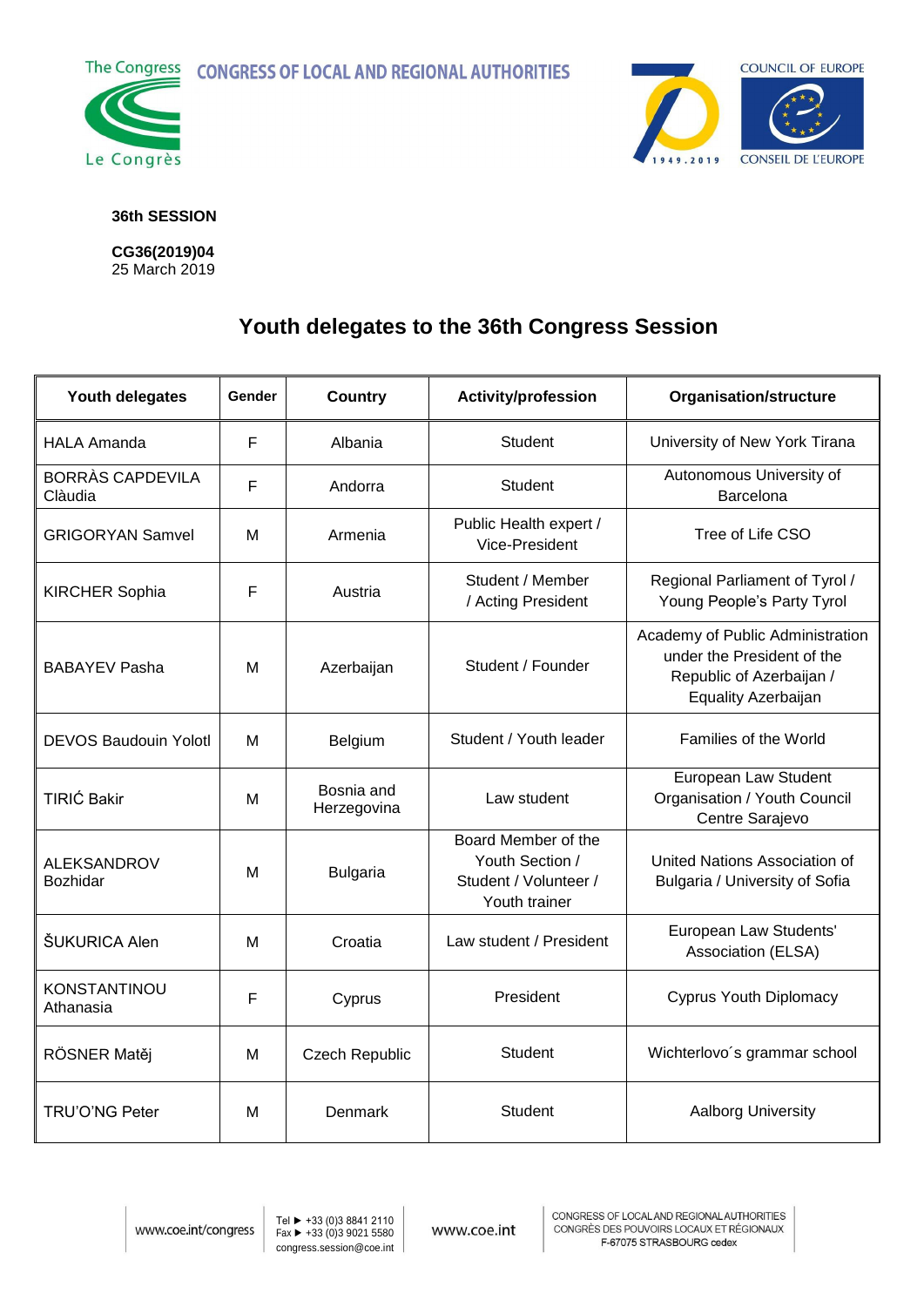| Youth delegates                        | Gender | <b>Country</b> | <b>Activity/profession</b>                                                                                | <b>Organisation/structure</b>                                                                                                  |
|----------------------------------------|--------|----------------|-----------------------------------------------------------------------------------------------------------|--------------------------------------------------------------------------------------------------------------------------------|
| <b>SEPP</b><br><b>Karl Mattias</b>     | M      | Estonia        | Chairman                                                                                                  | <b>Tallinn City Youth Council</b>                                                                                              |
| <b>ESKELINEN Juuli</b>                 | F      | Finland        | Student / President /<br>Representative                                                                   | Siilinjärvi's youth council / Union<br>of Finnish youth councils                                                               |
| <b>DE FRAGUIER Niels</b>               | M      | France         | Student / Project manager                                                                                 | <b>ENGSO</b><br><b>ASPIRE</b>                                                                                                  |
| <b>KAPANADZE Koka</b>                  | M      | Georgia        | Assistant to the Deputy<br>Chair of Foreign Relations<br>Committee / Executive<br>Director / Board Member | Parliament of Georgia /<br>Georgia's Future Academy (Youth<br>$NGO$ ) /<br>Government Exchange Program /<br>Alumni Association |
| <b>BALZEREIT Robin</b>                 | M      | Germany        | Student / Chairman /<br>Journalist                                                                        | Union of Hessian youth<br>parliaments /<br>Humanitarian youth-organization<br>"junge DAHW"                                     |
| <b>SIDIROPOULOS</b><br><b>Zafeiris</b> | M      | Greece         | Student / Youth worker /<br><b>Board Member</b>                                                           | <b>UNESCO Youth Club of</b><br>Thessaloniki /<br>The Network of Youth<br>Engagement in Katerini                                |
| KANDIKÓ Csanád                         | M      | Hungary        | Student / Member                                                                                          | Fekete Sereg Youth Association                                                                                                 |
| LUDVIKSDOTTIR Lilja                    | F      | Iceland        | Student / journalist                                                                                      | University of Iceland /<br>"Morgunblaðið" newspaper                                                                            |
| <b>MOLLOY Aoife</b>                    | F      | Ireland        | Student /<br>Legal Secretary / Student<br>Ambassador                                                      | Waterford Institute of Technology                                                                                              |
| <b>MOSCHIN Sofia</b>                   | F      | Italy          | Student /<br>Member / educational<br>designer / interpreter                                               | University of Padova /<br>"Atelier delle Idee"                                                                                 |
| KLIMANOVA Jelizaveta                   | F      | Latvia         | Student                                                                                                   |                                                                                                                                |
| <b>VICKACKAITE Agne</b>                | F      | Lithuania      | Manager                                                                                                   | Vilnius Chamber of Commerce,<br>Industry and Crafts /<br><b>International Relations</b><br>Department                          |
| <b>BOUKELMOUN Serena</b>               | F      | Luxembourg     | Student / Board member                                                                                    | General Conference of Youth of<br>Luxembourg                                                                                   |
| <b>FARRUGIA Jasmine</b>                | F      | Malta          | Youth activist / Law<br>student                                                                           | Current National Officer of the<br>National Youth Council of Malta<br>(KNZ)                                                    |
| <b>VLAS Constantin</b>                 | M      | Moldova        | Economist /<br><b>Regional Development</b><br>specialist                                                  | The Association for Inter-<br>Community Development of the<br>Republic of Moldova                                              |
| <b>MARKOVIC Marija</b>                 | F      | Montenegro     | Student                                                                                                   | NGO Creative civic center                                                                                                      |